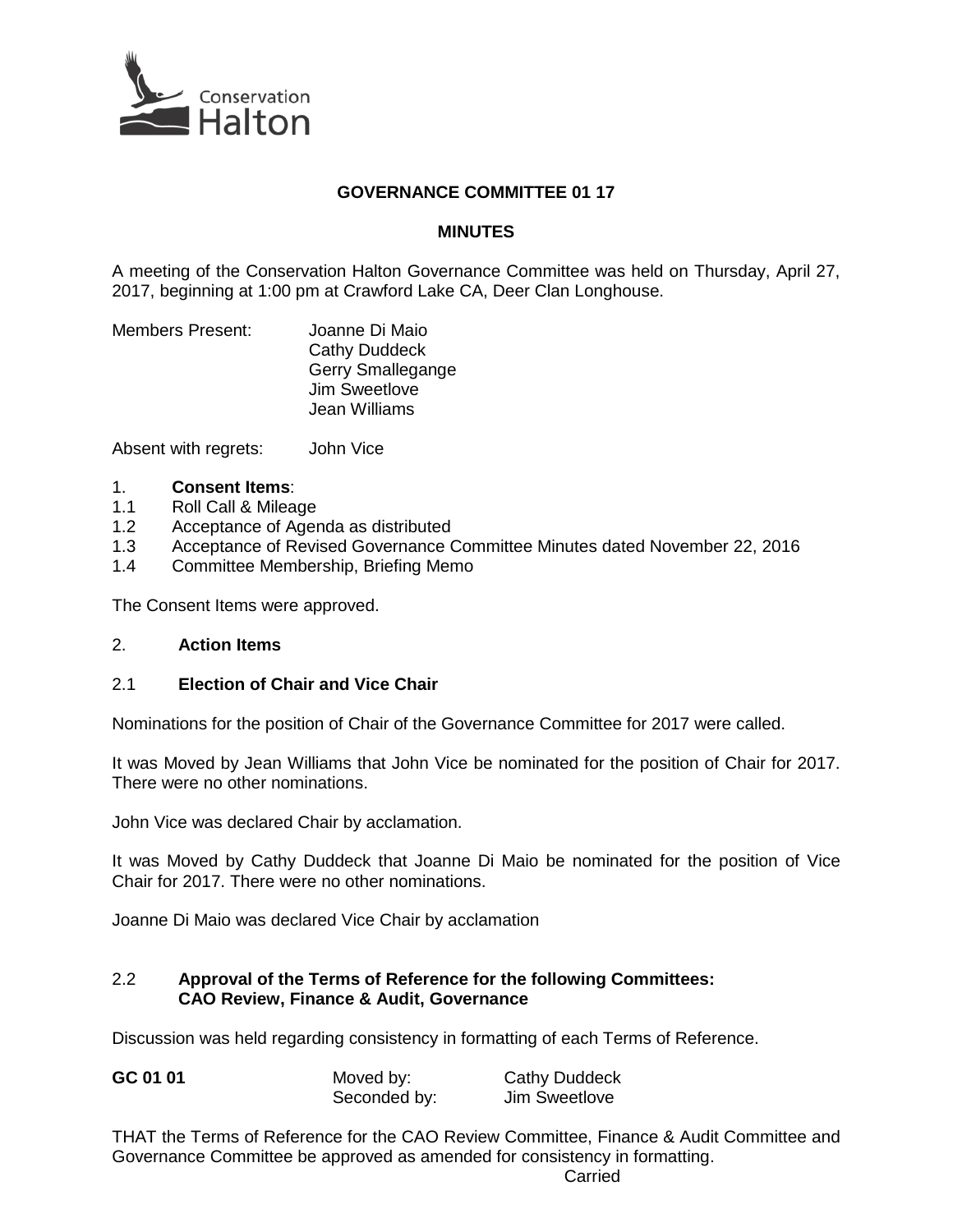2.3 Draft Workplan for the Board of Directors. CAO/Secretry-Treasurer provided a presentation on identifying key board considerations and actions for the year. The Draft Workplan is attached to these Minutes.

2.4 Update on Board Survey

CAO/Secretary-Treasurer provided a verbal update on the results of the Board Survey on start time and when to make the change.

**GC 01 02** Moved by: Cathy Duddeck<br>Seconded: Gerry Smallegar Gerry Smallegange

THAT the Governance Committee recommend to the Board of Directors that the time for the Board meetings to be 3:00 – 5:00 pm beginning Sept. 2017.

Carried

## 3.0 **Other Business**

There was no Other Business

## 4.0 **Adjournment**

**GC 01 03** Moved: Jean Williams

THAT the Governance Committee **adjourn at 2:00 pm.**

Carried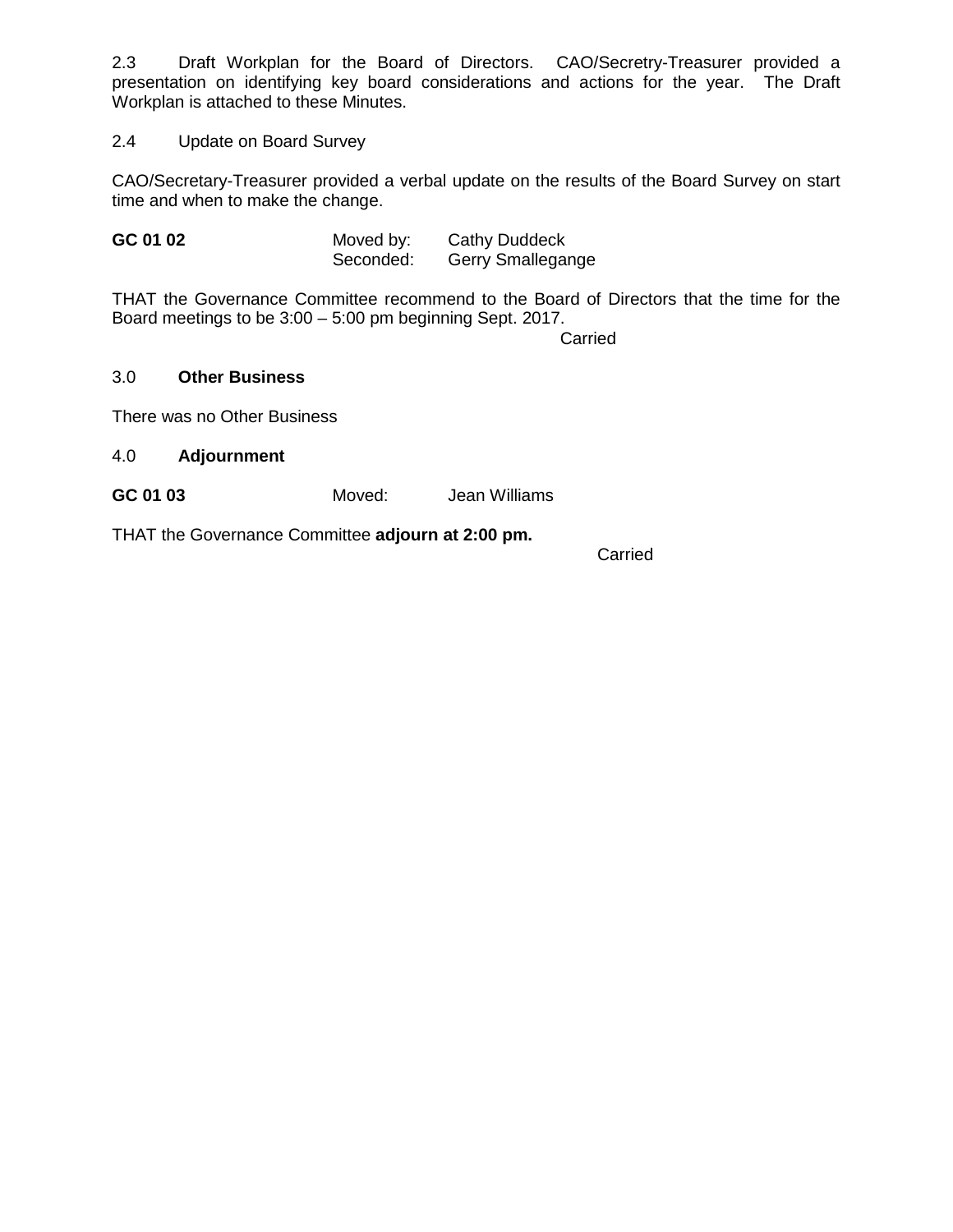

# **TERMS OF REFERENCE**

## **CAO Compensation Committee**

### **Purpose:**

The purpose of the Compensation Committee is to advise the Conservation Halton Board of Directors on recommendations on the compensation for the CAO on an annual basis following a successful performance appraisal by the Chair.

### **Mandate:**

The Committee will review CAO compensation to ensure it is in line with the external market, and remains competitive as a retention and motivation tool for performance and will make recommendations to the Board.

The committee will provide coaching resources and support for the CAO to ensure deliverables can be met. The committee can provide a resource for the CAO to help provide feedback and suggestions for the annual work plan.

To fulfill any other duties as assigned by the Board of Directors of Conservation Halton

### **Frequency of Meetings:**

The committee will meet a minimum of 3 times annually:

- a. At the beginning of each new year, by the end of January.
- b. Mid-year review, by the end of June
- c. End of year, by end of November

### **Staff Support:**

The Senior Director – People, Performance & Culture will act as an advisor and resource to the Committee, accountable for all records and documentation and ensuring consistency and compliance with Conservation Halton's policies and procedures.

#### **Membership:**

6 members: Chair, Vice Chair and 4 members representative of the Board composition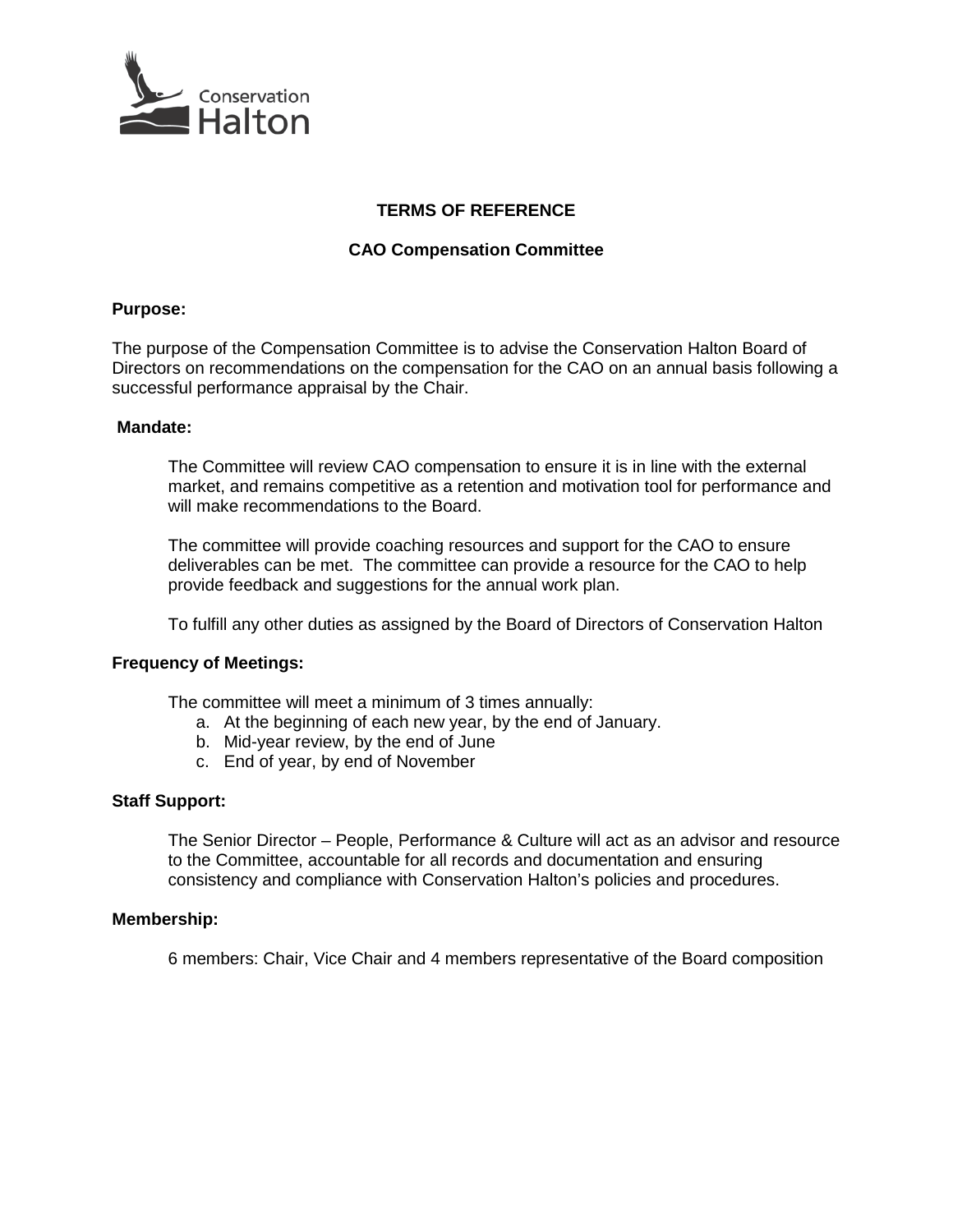

# **TERMS OF REFERENCE**

## **Finance and Audit Advisory Committee**

## **Purpose:**

The purpose of the Finance and Audit Advisory Committee is to advise the Conservation Halton Board of Directors on the appropriate policies in the areas of finance and financial management.

### **Mandate:**

The Finance and Audit Committee will operate in accordance with the approved Terms of Reference and provide recommendations to the Board of Directors of Conservation Halton.

- 1. To review the annual budget and long term budget forecast for Conservation Halton.
- 2. To review, annual audited financial statements and auditors' report and make applicable recommendations to the Board of Directors of Conservation Halton.
- 3. To establish and regularly review guiding principles and policies related to budget, purchasing, other financial matters.
- 4. To fulfill any other duties as assigned by the Board of Directors of Conservation Halton.

### **Frequency of Meetings:**

The Committee will meet a minimum of 4 times annually:

- a) Mid April for the Audited Financial Statements<br>b) June for the Preliminary Budget
- b) June for the Preliminary Budget
- c) September for the Preliminary Budget Update
- d) October for the Budget Approval to the Board

### **Staff Support:**

The Senior Director, Finance and Strategic Initiatives and Director, Finance will act as the advisors and resource to the Committee, accountable for all records and documentation and ensuring consistency and compliance with Conservation Halton's policies and procedures.

### **Membership:**

7 members: Chair, Vice Chair and 5 members representative of the Board composition